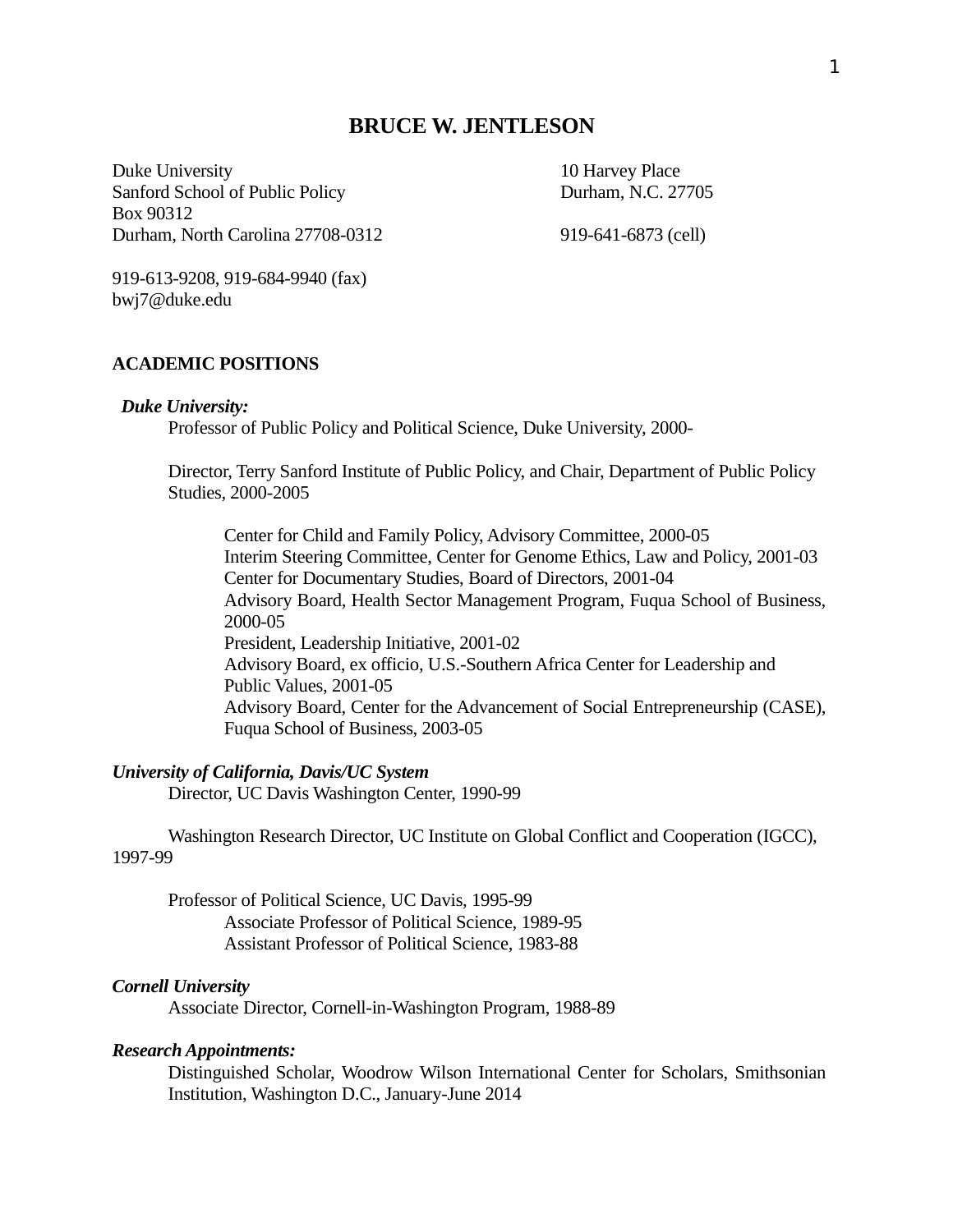Australia National University, Visiting Research Fellow, School of Politics and International Relations, Research School of Social Sciences, May-June 2013

Oxford University, Visiting Senior Research Fellow, Changing Character of War Programme, Centre for International Studies, and Nuffield College, 2006-07

Visiting Senior Research Fellow, International Institute for Strategic Studies (London), 2006-07

Fulbright Senior Research Scholar, Fundacion de Relaciones Internacionales y Dialogo Exterior (FRIDE), Madrid, Spain, 2006-07

Senior Fellow, United States Institute of Peace, 1999 (calendar year)

Guest Scholar, Brookings Institution, 1989-90, 1992

International Affairs Fellow, Council on Foreign Relations, 1987-88

#### **EDUCATION**

| Ph.D. | Cornell University                                                                                                                                                                  |
|-------|-------------------------------------------------------------------------------------------------------------------------------------------------------------------------------------|
|       | American Political Science Association, Harold D. Lasswell Award for<br>Best Doctoral Dissertation in the Field of Policy Studies, 1985<br>Dissertation Chair: Peter J. Katzenstein |
| M.Sc. | London School of Economics and Political Science                                                                                                                                    |
| B.A.  | <b>Cornell University</b>                                                                                                                                                           |
|       | Semester Program, Universidad de los Andes, Bogota, Colombia                                                                                                                        |

#### **PUBLICATIONS**

#### *Books:*

*Profiles in Statesmanship: Seeking a Better World* (in progress)

*Power in a Complex Global System*, co-editor with Louis W. Pauly (forthcoming Routledge, 2014)

*American Foreign Policy: The Dynamics of Choice in the 21st Century* (New York: W.W. Norton and Company,  $5^{\text{th}}$  edition 2013) 4<sup>th</sup> edition 2010, 3<sup>rd</sup> 2006; 2<sup>nd</sup> 2004, 1<sup>st</sup> 2000]

*The End of Arrogance: America in the Global Competition of Ideas,* co-authored with Steve Weber (Harvard University Press, 2010).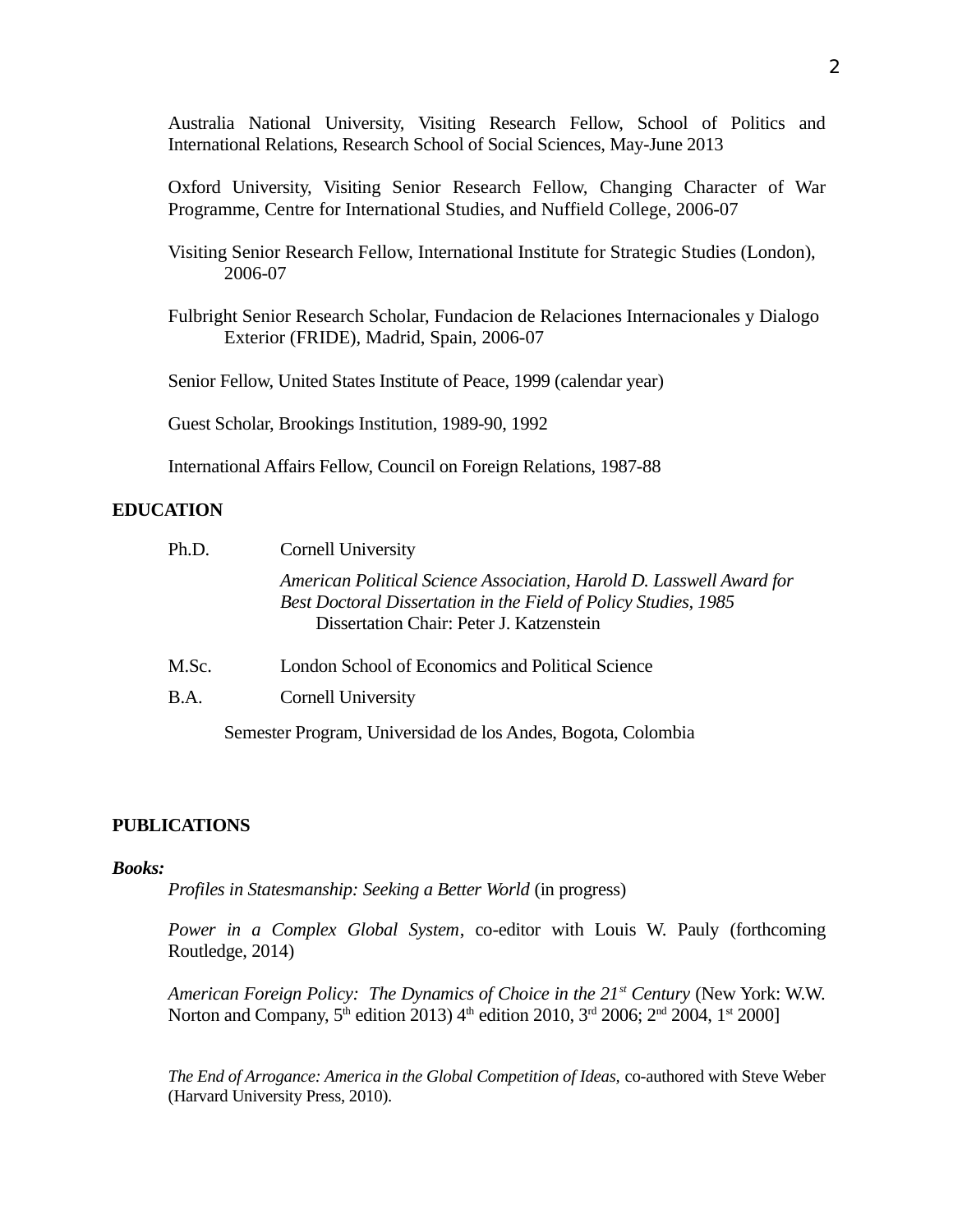*Perspectives on American Foreign Policy: Readings and Cases* (New York: W.W. Norton and Company, 2000)

*Opportunities Missed, Opportunities Seized: Preventive Diplomacy in the Post-Cold War World*, editor and contributor (Rowman and Littlefield and Carnegie Commission on Preventing Deadly Conflict, 1999)

*Encyclopedia of U.S. Foreign Relations*, four volumes, Bruce W. Jentleson and Thomas G. Paterson, senior editors (Oxford University Press and Council on Foreign Relations, 1997)

*With Friends Like These: Reagan, Bush and Saddam, 1982-1990*, (New York: W.W. Norton and Co., 1994)

*Foreign Military Intervention: The Dynamics of Protracted Conflict*, editor and contributor, with Ariel Levite and Larry Berman (New York: Columbia University Press, 1992; paperback edition, 1994)

*Pipeline Politics: The Complex Political Economy of East-West Energy Trade* (Ithaca, N.Y.: Cornell University Press, 1986)

## *Articles:*

"Political Authority, Policy Capacity and 21<sup>st</sup> Century Governance," in Pauly and Jentleson, *Power in a Complex Global System* 

"Effective Multilateralism: U.S. Perspectives" in *Effective Multilateralism: Through the Looking Glass of East Asia*, Jochen Prantl (ed.), Palgrave Macmillan, 2014

"Coercive Diplomacy: Scope, Limits and Requisites," *Air Power and Coercive Diplomacy,* Proceedings of the 2012 Royal Australian Air Force Conference, 10-11 May 2012 (Air Power Development Centre: Canberra, Australia, 2012)

"The Obama Administration and R2P: Progress, Problems and Prospects," *Global Responsibility to Protect* 4:2 (2012)

 "Global Governance in a Copernican World," *Global Governance* 17 (June 2012), based on John Holmes Memorial Lecture delivered to Academic Council of the United Nations System (ACUNS)

"Accepting Limits: How to Adapt to a Copernican World," *Democracy: A Journal of Ideas* (Winter 2012)

"Beware the Duck Test," *Washington Quarterly,* Summer 2011

"The Remaking of the Middle East," *Duke Magazine*, Summer 2011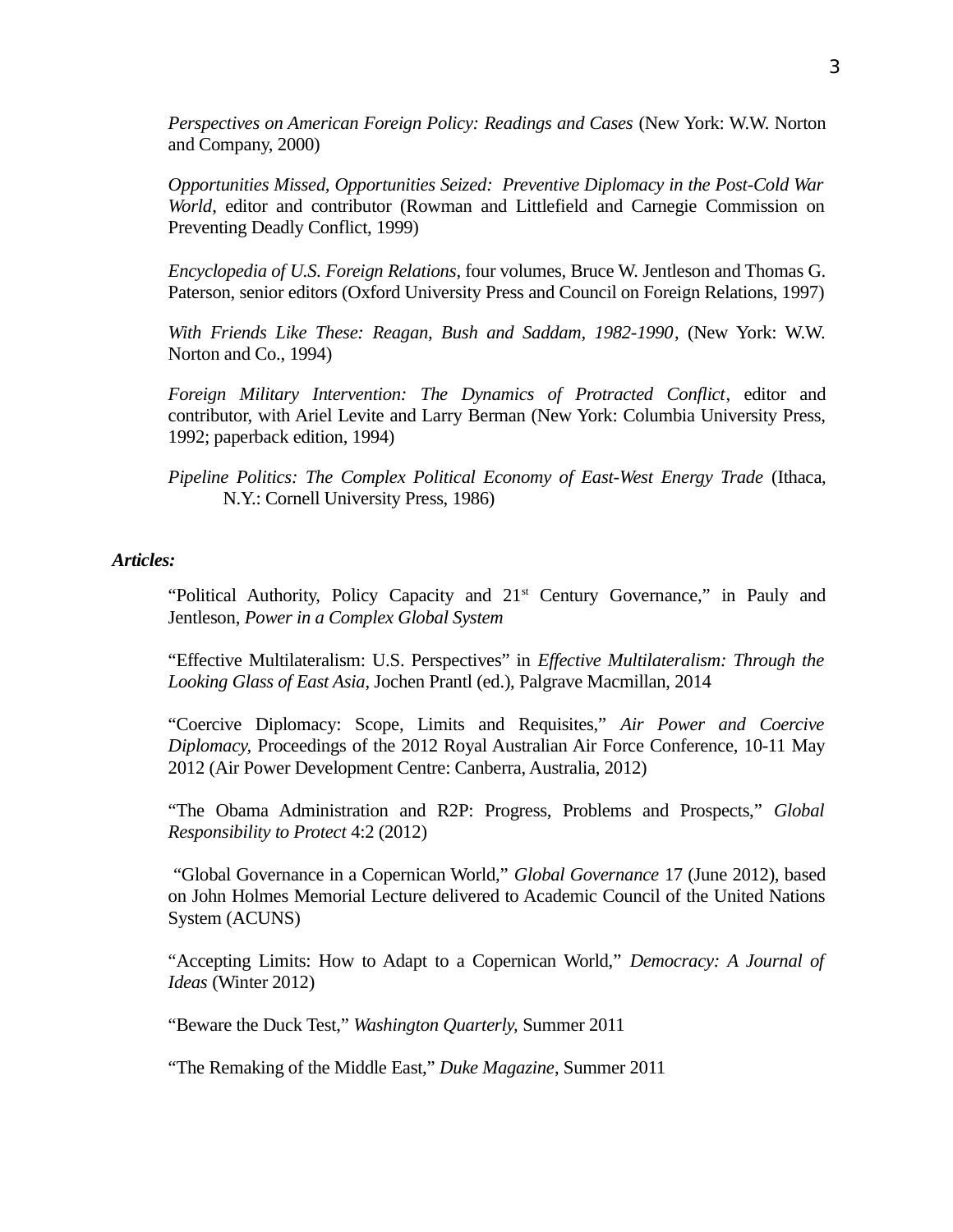"Metternich of Arabia," *National Interest Online*, June 29, 2011, <http://nationalinterest.org/commentary/metternich-arabia-5543>

"Normative Future: A U.S. Perspective," in *Transatlantic 2020: A Tale of Four Futures,* Daniel Hamilton and Kurt Volker (eds.), SAIS Center for Transatlantic Relations (Brookings Institution Press, 2011)

 "Bridging the Beltway-Ivory Tower Gap," with Ely Ratner, *International Studies Review,* Special Presidential Issue 13:1 (March 2011), ISA President Thomas G. Weiss and 2010 Program Chair Elizabeth DeSombre (eds.)

"Coercive Diplomacy: Scope and Limits, Theory and Policy," in Victor Mauer and Myriam Dunn Cavelty, eds., *The Routledge Handbook of Security Studies* (London: Routledge, 2009)

 "Policy Planning: An Integrative Executive Branch Strategy," in *Avoiding Trivia: The Role of Strategic Planning in American Foreign Policy,* Daniel W. Drezner (ed.), Brookings Institution Press, 2009

"The Atlantic Alliance in a Post-America World," *Journal of Trans-Atlantic Studies,* March 2009

"America's Hard Sell," with Steven Weber, *Foreign Policy,* 169 November/December 2008 (cover story)

"United States Country Profile 2008", *CIDOB International Yearbook*, CIDOB Foundation, Barcelona, Spain

 "Response to Four Roundtable Reviews, *American Foreign Policy: The Dynamics of Choice in the 21<sup>st</sup> Century* ( $3<sup>rd</sup>$  Edition)" *Argentia*, Newsletter of the British International Studies Association U.S. Foreign Policy Working Group, (December 2007)

"America's Global Role after Bush," *Survival* 49:3 (Autumn 2007)

"Military Force Against Terrorism: Questions of Legitimacy, Dilemmas of Efficacy", in Ivo H. Daalder (ed.), *Beyond Preemption: Force and Legitimacy in a Changing World* (Washington, D.C.: Brookings Institution Press, 2007)

"Out of Tune with This Concert," *The American Interest* (March-April 2007)

"Who 'Won' Libya? The Force-Diplomacy Debate and Its Implications for Theory and Policy," *International Security* 30:3 (Winter 2005-06), with Christopher A. Whytock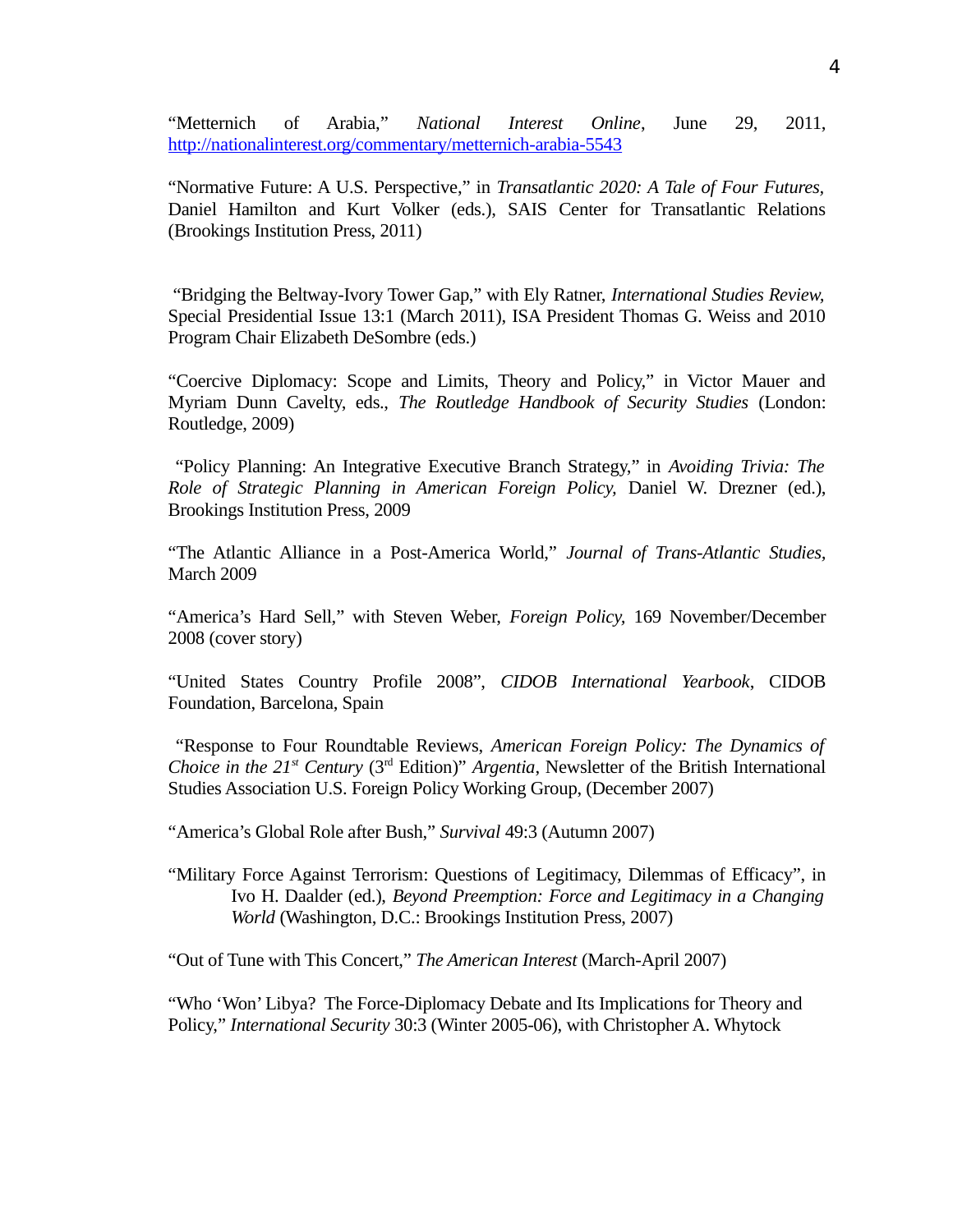- "Yet Again: Humanitarian Intervention and the Challenges of 'Never Again'," in *Leashing the Dogs of War: Conflict Management in a Divided World*, eds. Chester Crocker, Fen Hampson & Pamela Aall (U.S. Institute of Peace Press, 2007)
- "'Never Again' or 'Yet Again': The Defining Challenge for the Global Community," *Harvard International Review*, Vol. XXVIII, No. 4 (2007)
- "Tough Love Multilateralism," *The Washington Quarterly* 27 (Winter 2003-04)
- "The Realism of Preventive Statecraft" in *Conflict Prevention: Path to Peace or Grand Illusion?*, David Carment and Albrecht Schnabel, eds. (New York: United Nations University Press, 2003)
- "Policy Planning: Oxymoron or Sine Qua Non for U. S. Foreign Policy?" with Andrew Bennett, in *Good Judgment on Foreign Policy*, Deborah Larson & Stanley Renshon, eds. (Lanham, Md.: Rowman & Littlefield, 2003)
- "The Need for Praxis: Bringing Policy Relevance Back In," *International Security* 26 (Spring 2002)
- "Use of Force Dilemmas: Policy and Politics" in *Eagle Rules? Foreign Policy and American Primacy in the 21st Century*, Robert J. Lieber, ed. (Prentice Hall: Upper Saddle River, N.J., 2002)
- "In Pursuit of Praxis: Applying International Relations Theory to Foreign Policy Making," in Microslav Nincic and Joseph Lepgold, eds., *Being Useful: Policy Relevance and International Relations Theory* (University of Michigan Press, 2000)
- "Economic Sanctions and Post-Cold War Conflicts: Challenges for Theory and Policy" in *International Conflict Resolution after the Cold War*, Paul C. Stern and Daniel Druckman, eds. (Washington, D.C.: National Academy Press, 2000)
- "Preventive Diplomacy: A Conceptual and Analytic Framework" and "Preventive Diplomacy: Analytic Conclusions and Policy Lessons" in Jentleson, *Opportunities Missed, Opportunities Seized*
- "Securing Status: Explaining Middle East Regional Security Cooperation and Its Limits," with Dalia Dassa Kaye, *Security Studies* 8 (Autumn 1998)
- "Still Pretty Prudent: Post-Cold War American Public Opinion on the Use of Military Force," with Rebecca L. Britton, *Journal of Conflict Resolution*, 42 (August 1998)
- "Preventive Diplomacy and Ethnic Conflict: Possible, Difficult, Necessary," in David Lake and Donald Rothchild (eds.), *The International Spread of Ethnic Conflict: Fear, Diffusion and Escalation*, (Princeton: Princeton University Press, 1998)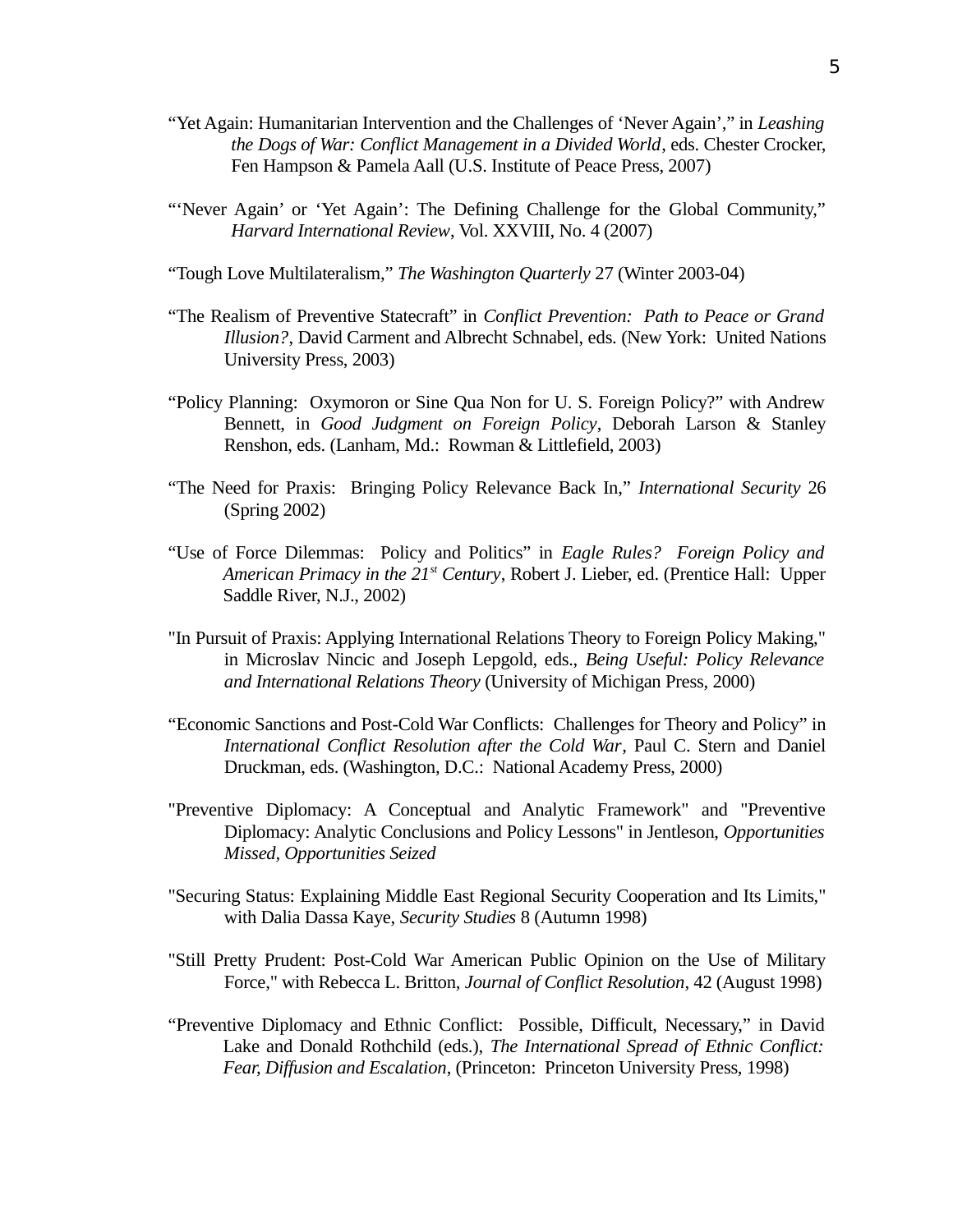- "U.S.-Iraqi Relations, 1982-1990: The Failure of a Reversing Relations Strategy," in Richard Nelson Nelson and Ken Weisrode (eds.), *Reversing Relations with Former Adversaries* (Gainesville, Fl.: University Press of Florida, 1998)
- "Who, Why, What and How: Debates over Post-Cold War Military Intervention," in Robert J. Lieber (ed.), *Eagle Adrift: America Foreign Policy at the End of the Century* (New York: Longman, 1996)
- "The Reagan Administration vs. Nicaragua: The Limits of 'Type C' Coercive Diplomacy" Alexander L. George, ed., *The Limits of Coercive Diplomacy*, revised edition (Boulder: Colo.: Westview Press, 1994)
- "The Comparative Analysis of Protracted Military Interventions," with Ariel Levite and Larry Berman, in *Diplomacy, Force and Leadership: Essays in Honor of Alexander L. George*, eds. Dan Caldwell and Timothy McKeown (Boulder, Colo.: Westview Press, 1994)
- "Foreign Policy for a Post-Cold War World: A Clinton Administration," *Brookings Review* 10, (Fall 1992)
- "The Pretty Prudent Public: Post Post-Vietnam American Opinion on the Use of Military Force," *International Studies Quarterly* 36 (March 1992)
- "The Reagan Administration and Coercive Diplomacy: Restraining More Than Remaking Governments," *Political Science Quarterly* 106 (Spring 1991)
- "Bush and the Post-Cold Cold War World: New Challenges for American Leadership, with Larry Berman, in *The Bush Presidency: First Appraisals*, eds. Bert Rockman and Colin Campbell (Chatham, N.J.: Chatham House, 1991)
- "Soviet-Western Energy Trade: From Trade Controls to Interdependence?", with Janne H. Matlary, in *Export Control Policy in the 1990's: Perspectives, Problems and Prospects*, Gary K. Bertsh & Steven Elliott-Gower, eds. (Durham, N.C.: Duke University Press, 1991)
- "Discrepant Responses to Falling Dictators: Presidential Belief Systems and the Mediating Effects of Bureaucratic Politics," *Political Psychology* 11 (June 1990)
- "American Diplomacy: Around the World and Along Pennsylvania Avenue," in *A Question of Balance: The President, the Congress and Foreign Policy*, ed. Thomas E. Mann (Washington, D.C.: The Brookings Institution, 1990)

"Reflections on Praxis and Nexus," *PS: Political Science and Politics* 23 (September 1990)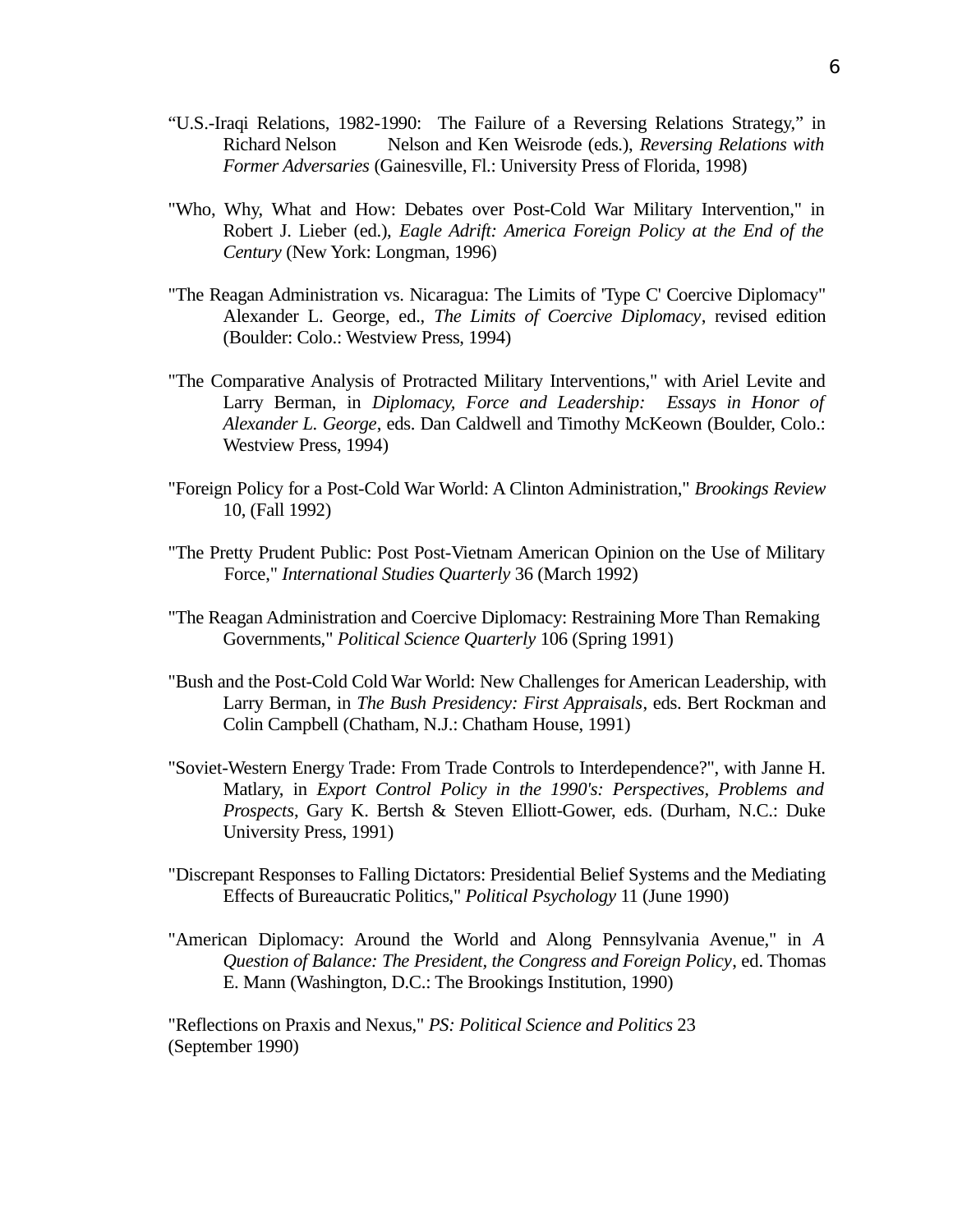- "The Lebanon War and the Soviet-American Competition: Scope and Limits of Superpower Influence," in *The Soviet-American Competition in the Middle East*, eds. Steven L. Spiegel, Mark Heller and Jacob Goldberg (Lexington, MA: Lexington Books, 1988)
- "East-West Trade and Superpower Relations," in *Clash in the North: Polar Summitry and NATO's Northern Flank,* ed. Walter Goldstein (New York: Pergamon-Brassey, 1988)
- "The Western Alliance and East-West Energy Trade: Past Patterns, Recent Trends and Future Prospects", in *Controlling East-West Trade and Technology Transfer: Power, Politics and Policies*, Gary K. Bertsch (Durham, N.C.: Duke University Press, 1988)
- "American Commitments in the Third World: Theory vs. Practice," *International Organization* 41.4 (Autumn, 1987)
- "The Political Basis for Trade in U.S.-Soviet Relations," *Millenium: Journal of International Studies* 15:1 (Spring, 1986); reprinted in *The Cold War Debated*, eds. David Carlton and Herbert M. Levine (New York: McGraw Hill, 1988)
- "From Consensus to Conflict: The Domestic Political Economy of East-West Energy Trade," *International Organization* 38:4 (Autumn, 1984)
- "Khrushchev's Oil and Brezhnev's Natural Gas Pipelines: The Causes and Consequence of the Decline in American Leverage over Western Europe," in *Will Europe Fight for Oil? Energy Relations in the Atlantic Area*, ed. Robert J. Lieber (New York: Praeger, 1983)

## *Blog, Online Media* **(partial list)***:*

### Twitter @BWJ777

"MOOC-ing about in High Tech Higher Ed and High End Political Dialogue," *Huffington Post*, October 15, 2013, [http://www.huffingtonpost.com/bruce-w-jentleson/moocing-about-in](http://www.huffingtonpost.com/bruce-w-jentleson/moocing-about-in-high-tec_b_4080035.html)high-tec b 4080035.html

"Reporting Back from MOOC-Landia," *Huffington Post*, November 11, 2013, [http://www.huffingtonpost.com/bruce-w-jentleson/reporting-back-from-moocl\\_b\\_4254027.html?](http://www.huffingtonpost.com/bruce-w-jentleson/reporting-back-from-moocl_b_4254027.html?1384176948) [1384176948](http://www.huffingtonpost.com/bruce-w-jentleson/reporting-back-from-moocl_b_4254027.html?1384176948)

"A Dangerous Mind," with Charles Kupchan, *FP.com,* August 30, 2012

"A Man with a Plan," with Charles Kupchan, *FP.com,* September 6, 2012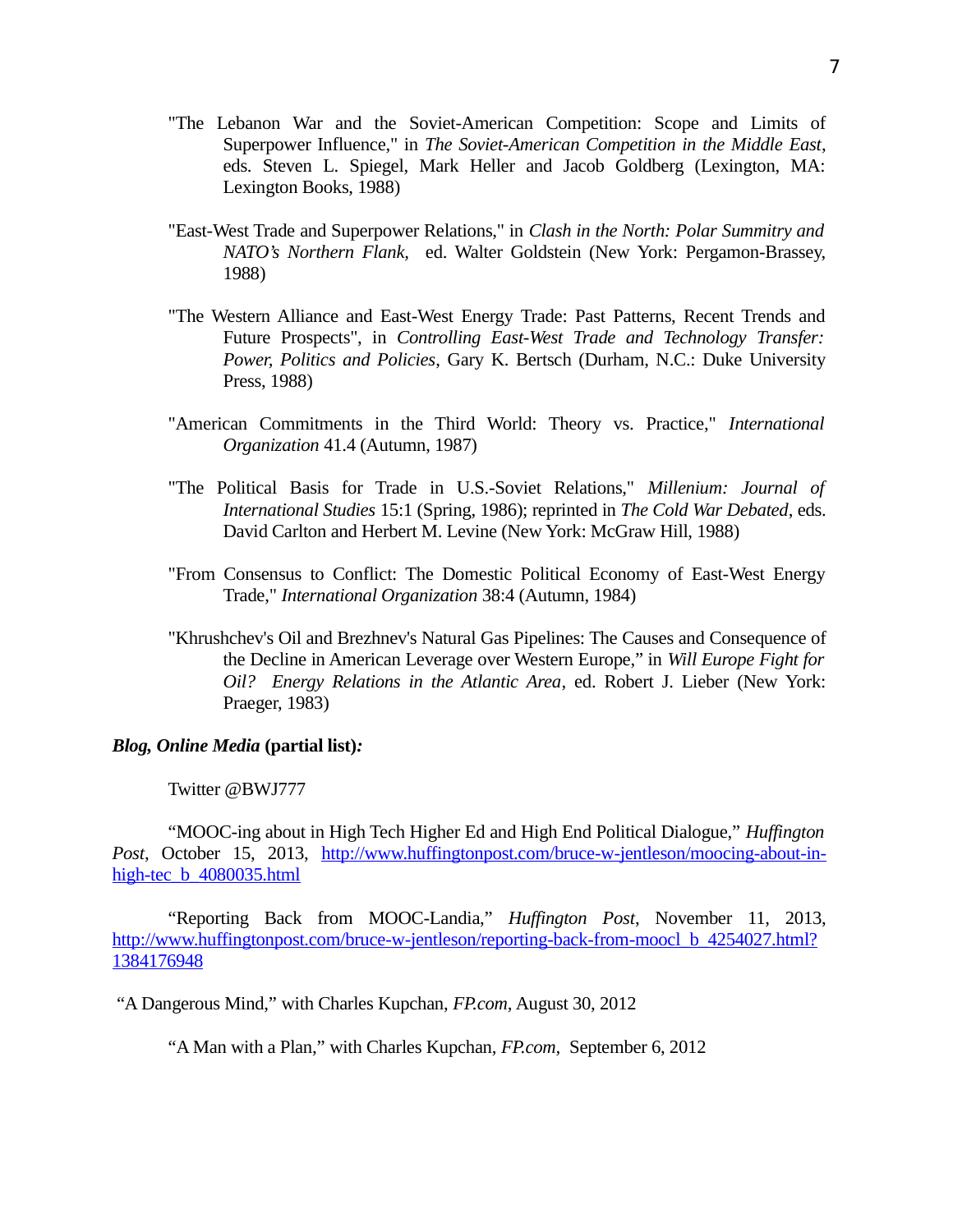"The Bi-Sectoralists," *Huffington Post*, monthly column co-authored with Jay Pelosky, August 2011 – May 2012

Core contributor to America Abroad, TPM Café, 2005-07

#### *Monographs and Policy Papers:*

*Strategic Adaptation: Towards a New U.S. Strategy in a Changing Middle East*, co-author, Center for a New American Security (CNAS), June 2012

- *Adapting to a Copernican World: Paradigmatic Leap and Policy Challenges*, New American Foundation, March 2011, [http://newamerica.net/publications/policy/adapting\\_to\\_a\\_copernican\\_world](http://newamerica.net/publications/policy/adapting_to_a_copernican_world)
- *Strategic Leadership: Framework for a 21st Century National Security Strategy*, Phoenix Initiative, principal co-author, July 2008,<http://www.cnas.org/PhoenixInitiative>
- "U.S.-Canadian Global Partnership: Opportunities and Challenges," *From Correct: to Inspired: A Blueprint for Canada-US Engagement*, Carleton University Canada-US Project, December 2008

*Sanctions against Iran: Key Issues*, Century Foundation, December 2006

- *Coercive Diplomacy: Scope and Limits in the Contemporary World*, Stanley Foundation, 2006
- *Libya's WMD Disarmament: Analysis and Lessons,* Atlantic Council of the United States, 2006
- *Coercive Prevention: Normative, Political, and Policy Dilemmas,* U. S. Institute of Peace (Washington, DC), Peaceworks 35, 2000
- "Economic Sanctions and Post-Cold War Conflict Resolution: Challenges for Theory and Policy" Study commissioned by the National Academy of Sciences, National Research Council, Commission on Behavioral and Social Sciences, 1999
- *The Middle East Arms Control and Regional Security (ACRS) Talks: Progress, Problems and Prospects,* IGCC Policy Paper #26, September 1996 (University of California Institute on Global Cooperation and Conflict)
- *Preventive Diplomacy and Ethnic Conflict: Possible, Difficult, Necessary, IGCC Policy* Paper #27, June 1996 (University of California Institute on Global Cooperation and Conflict)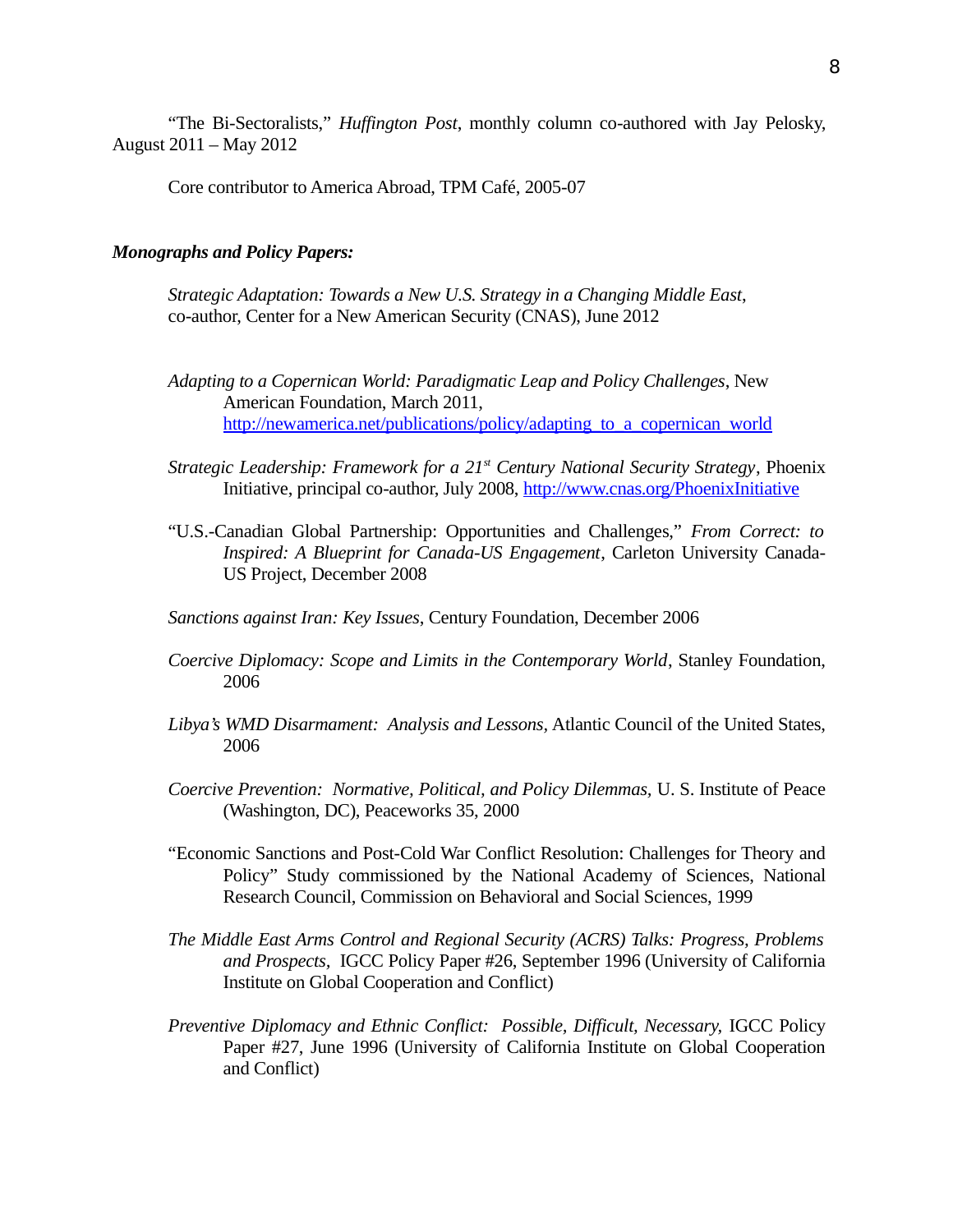*Export Control Policy in the 1980's: Defensive Strategy, Foreign Policy Leverage or Interdependence?* Study prepared for members of the Panel on the United States and the World Community, President's Commission for a National Agenda for the Eighties, 1980

### *Book Reviews (recent):*

- *Theories of International Relations and Zombies*, Daniel Drezner in *Perspectives on Politics* (March 2012)
- *How We Fight: Crusades, Quagmires and the American Way of War*, Dominic Tierney in *H-DIPLO/ISSF,* Vol. III, No. 9 (March 2012)

#### *Other:*

"Domino Theory" in *The Oxford Companion to Politics of the World*, Joel Krieger, ed. New York: Oxford University Press, 1993)

"Strategic Choices and Dangerous Traps: On Writing a Dissertation," *PS* 19:1 (Winter, 1986)

"The Hiring Process: The Candidate's Perspective," *APSA Personnel Service Newsletter*, December, 1983

#### **POLICY AND POLITICAL POSITIONS**

Obama for America 2012 Presidential Campaign, Member, National Security Advisory Steering Committee and Co-Chair, Middle East Working Group

Senior Advisor (Consultant), State Department Policy Planning Staff, 2009 – 2011

Member, Responsibility to Protect (R2P) Working Group, U.S. Institute of Peace and U.S. Memorial Holocaust Museum, Madeleine Albright and Rich Williamson (co-chairs), 2011-

Member, Expert Advisory Group on Preventive Diplomacy, National Bipartisan Genocide Prevention Task Force, 2008

Member, Task Force on Iranian Nuclear Proliferation and Regional Security, Washington Institute for Near East Policy, 2008

Project on U. S. Canadian Relations, Carleton University, Ottawa, Canada, 2008

*Strategic Leadership: Framework for a 21st Century National Security* Strategy, A Phoenix Initiative Report, published by the Center for a New American Security, July 2008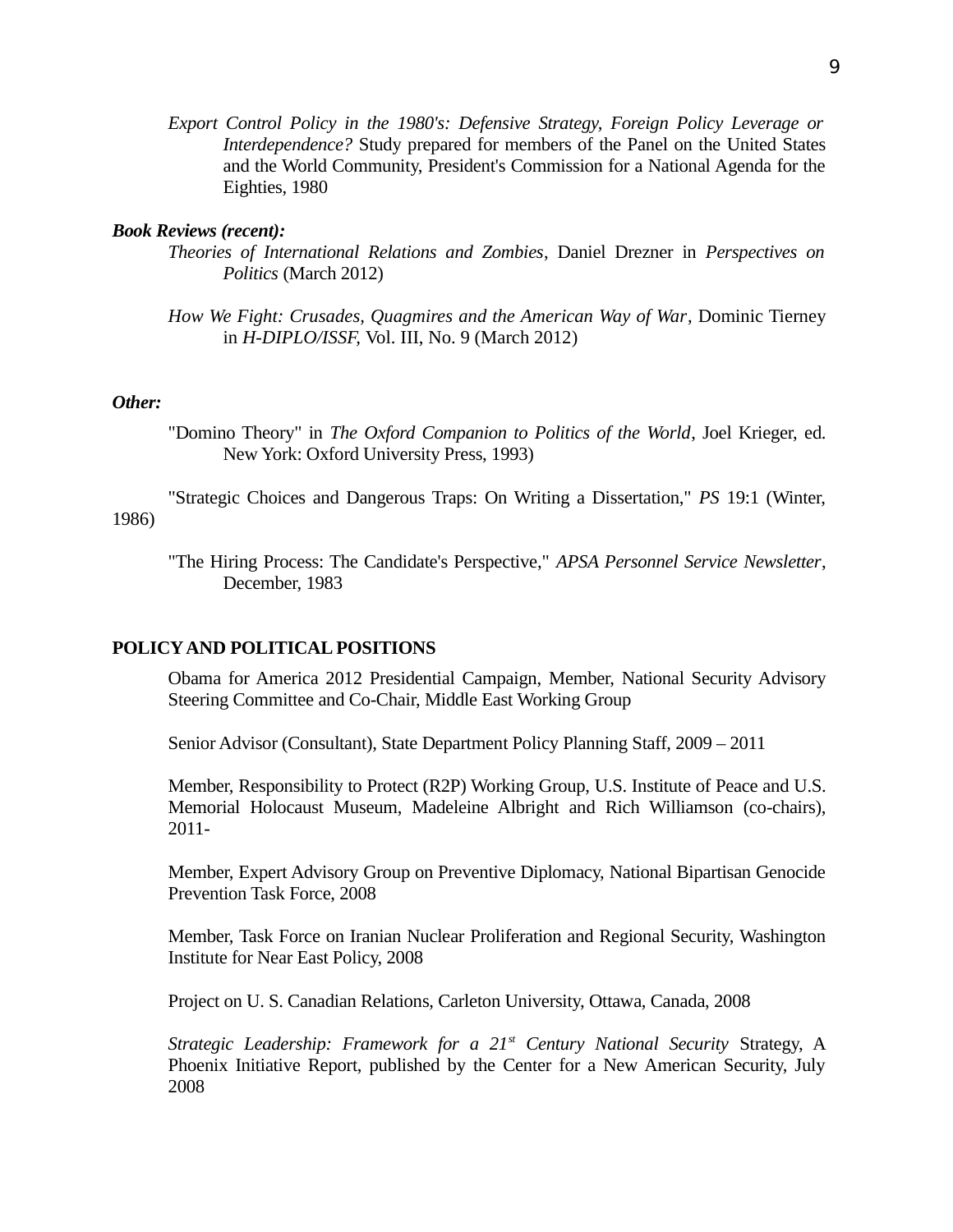Foreign Policy Adviser (Foreign Policy Transition), Kerry – Edwards Campaign, 2004

Senior Foreign Policy Advisor, Vice President Al Gore, Gore-Lieberman 2000 Campaign

U.S. State Department, Policy Planning Staff, Special Assistant to the Director, 1993-94

Member, U.S. Delegation, Middle East Multilateral Arms Control and Regional Security (ACRS) Negotiations, 1993-94

Legislative Fellow for Foreign Affairs, Senator Al Gore, 1987-88

Legislative Aide for Foreign Affairs, Senator Dave Durenberger, 1978-79

## **INVITED LECTURES**

Over 60 invited lectures at such universities as Cornell, Harvard, Princeton, Brown, UC Berkeley, Oxford, London School of Economics and Political Science (LSE), Tel Aviv, Bar-Ilan, Shanghai Jiao Tong, Beijing, European University Institute, Toronto/Munk School of Global Affairs, Australia National University, University of Sydney/U.S. Studies Centre, University of Melbourne, Universidad Autonoma de Barcelona, Universidad Compultense Madrid, Johns Hopkins SAIS, Stanford, Duke, Georgetown, UCLA, UC San Diego, Rice, Maryland, Delaware, American, George Washington University, University of North Carolina, North Carolina State, Georgia Tech, Mills, Ohio State, Michigan State, Franklin and Marshall.

Also Carnegie Endowment for International Peace, National Defense University, Brookings Institution, New America Foundation, Social Science Research Council, World Affairs Council of Northern California, Council on Foreign Relations, U.S. Institute of Peace, Woodrow Wilson Center for International Scholars (Smithsonian), International Institute for Strategic Studies, Royal Sandhurst Military Academy, China Institute of International Studies, Asia-Pacific Centre for the Responsibility to Protect.

International: Australia, Canada, China, England, France, Germany, Greece, Israel, Italy, Japan, Jordan, Mexico, the Netherlands, Qatar, South Africa, Spain, South Korea, Switzerland, the United Arab Emirates..

# **CONFERENCE PAPERS AND OTHER PARTICIPATION (partial)**

New Era International Conference, "Global Public Goods in the Asia-Pacific Region," collaboration with School of Social Sciences, Singapore Management University, Singapore December 2013

University of Texas Clements Center and Kings College London Conference, "Diplomacy, Alliances and War: Anglo-American Perspectives on History and Strategy in the September 11th Era," Discussant, Panel on History and Strategy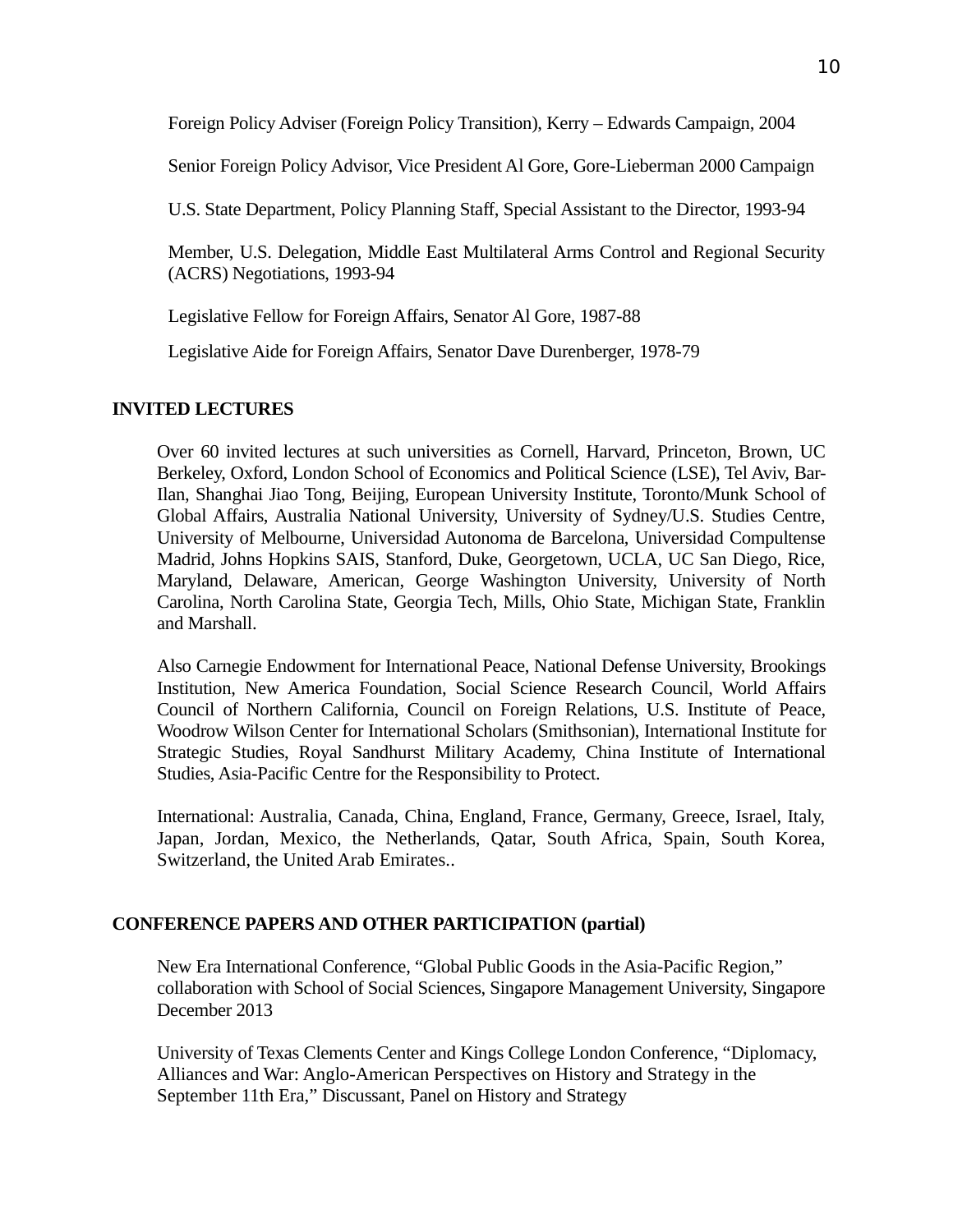American Political Science Association (APSA) Annual Conference: Discussant, Panel on "Public Support for Political Violence" and Roundtable Participant, "Panel on Gap Between Foreign Policy-Makers and IR Scholars", Chicago, August-September 2013

Co-Director, Academic Exchange Study Mission to Israel, July 2013

International Studies Association (ISA) Annual Conference, Discussant "Panel on Strategic Planning" and Chair, Panel on "Global, Regional and Transnational Governance: Learning, Emulation, Socialization?", San Francisco, April 2013

"Foresight China 2013," Alfred Herrhausen Society and China Institute of International Studies, Discussant, "China Rising: Understanding the Dynamics of Transformation," Beijing, China, April 2013

Conference, "Cult of the Irrelevant," sponsored by Carnegie Corporation of New York, University of Texas LBJ School, February 2013

Brookings Institution and NYU Center on International Cooperation, "Senior Advisors' Workshop on International Security," Copenhagen, Denmark, December 2012

Conference, "Turkey-Israel Relations," Academic Exchange, Aspen Institute Italia, and Yitzhak Rabin Center, Tel Aviv University, Panel on "Turkey, Israel and Iran," Rome, Italy, October 2012

Program Chair, ISSS-ISAC Annual Conference, Research Triangle, North Carolina, October 2012

Iran Simulation, Brookings Institution-The Daily Beast, September 2012

ISA Annual Conference, Panel on "Economic Sanctions," San Diego, California, March 2012

"Roles for the United States and South Africa for the 21<sup>st</sup> Century International Agenda,' Stanley Foundation and University of Pretoria, "Panel on R2P", Pretoria, South Africa, March 2012

Conference on International Security, NYU Center for Cooperation, Panel on "Uses of Force", Abu Dhabi, UAE, February 2012

Chair and Discussant, Panel on "Domestic Politics of the Obama Foreign Policy," American Political Science Association (APSA), Seattle, Wash., September 2011

Discussant, Panel on "Israeli-Palestinian Issues," APSA 2011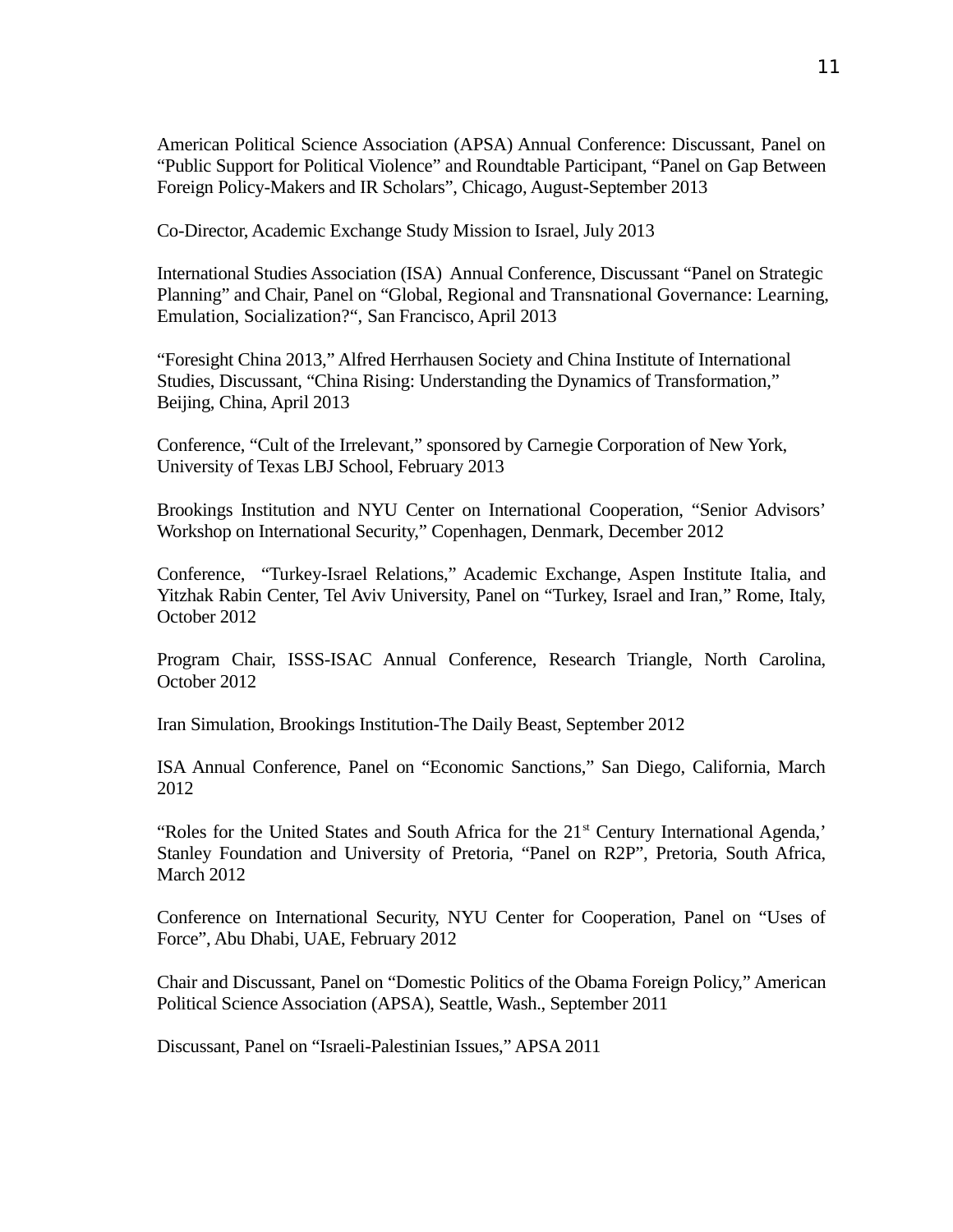Panelist, "Can Iran Come In From the Cold? Iran and the International Community in the 21<sup>st</sup> Century," UCLA, June 2011

Panelist, "G-8 Deauville 2011: Opportunities and Challenges," INSEAD, Sorbonne and University of Toronto Munk School of Global Affairs, Paris, France, May 2011

Discussant, Panel on "Warning-Response Gap in Conflict Prevention," International Studies Association (ISA), March 2011, Montreal, Canada

Roundtable on Weber-Jentleson, *End of Arrogance* Book, ISA March 2011

"The US, Emerging Powers and Transnational Threats," Brookings Institution and NYU Abu Dhabi, Abu Dhabi, United Arab Emirates, February 2011

"Rivalry and Partnership: The Struggle for a New Global Governance Leadership," Princeton University, January 2011

"Role of Brazil and the U.S. in the 21<sup>st</sup> Century Agenda," Stanley Foundation and Brazilian Centre for Research in International Relations (CEBRI), Rio de Janeiro, Brazil, November 2010

"G-20 Toronto 2010 Meeting: Opportunities and Challenges," Centre on International Governance Innovation (CIGI), China Institutes for Contemporary International Relations (CICIR), and Stanley Foundation, Toronto, Canada, June 2010

Panelist, "Enriching the Middle East's Economic Future," Doha, Qatar, June 2010

"Emerging Structures of Global Governance," Brazilian Ministry of Foreign Affairs, Itamaraty Palace, Brasilia, Brazil, April 2010

"The Future of State Policy Planning Working Group," Center for a New American Security (CNAS), April 2010

"Policy Processing of Early Warning and Impact Assessment," Instability Warning and Genocide Symposium, National Intelligence Council-Vanderbilt Law School, Mashville, Tennessee, March 2010

"Regional Security Arrangements in the Middle East," Special Colloquium on Emerging Powers, Global Security and the Middle East, NYU Abu Dhabi Institute-Emirates Center for Strategic Studies and Research, Abu Dhabi, United Arab Emirates, February 2010

"Bridging the Gap: Bringing Policy Relevance Back In to Political Science," Roundtable (Chair), Annual Conference of the International Studies Association (ISA), February 2010, New Orleans, Louisiana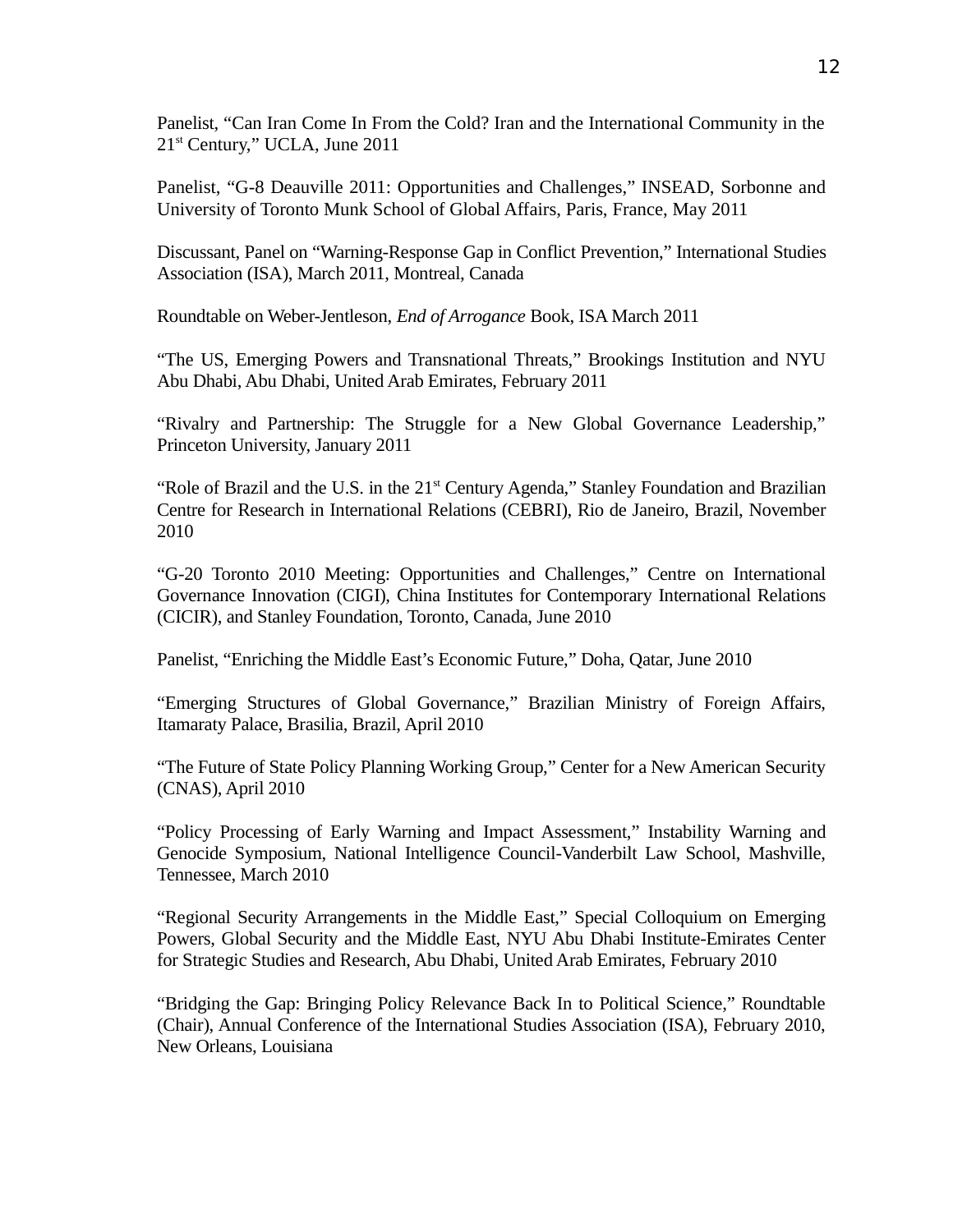"Be Careful What You Wish For: Philanthropy's Role in Linking Scholarship to Policy in the Obama Era," Roundtable, ISA 2010

"Theory's Contribution to Conflict Resolution: Helpful, Harmful or Ho-Hum," Roundtable (Discussant), ISA 2010

"American National Security Strategies: Trends and Context,: Roundtable, ISA 2010

"Governance Challenges: Energy, Environment and Public Health," Conference on New Foundations for Global Governance, Princeton University, January 2010

"Partnering for Supply: Troops, Assets, Training," Panel participant, Conference on "Cooperating for Peace: The Challenge and Promise of Partnerships in Peace Operations," International Peace Institute and Geneva Centre for Security Policy, Geneva, Switzerland, December 2009

"Effective Multilateralism: U.S. Perspectives", Conference on Effective Multilateralism: Through the Looking Glass of East Asia, Nuffield College, University of Oxford, October 2009

"Balancing Force and Diplomacy: Lessons of the 2006 Israel-Lebanon War," with Eric Lorber, Panel on Tools of Statecraft: Sanctions and Force, Annual Meeting of the American Political Science Association (APSA), September 2009, Toronto, Canada

Roundtable, "The Nuclear Proliferation Challenge in the Middle East: Causes and Consequences," APSA 2009

New Era Foreign Policy Conference, UC Berkeley – Duke University – George Washington University, March 2009

"Strategic Leadership; America's Global Role Amidst Systemic Change," ISA 2009, New York

"Ideas, Interests and Circumstances in the Making of American Foreign Policy," Roundtable, ISA 2009

"Global Energy Transitions," UC Berkeley, January 2009

"U.S.-Gulf Relations under a New Presidency," Gulf Research Council, January 2009, Riyadh, Saudi Arabia

"America's Global Role," Conference on Effective Multilateralism: Through the Looking Glass of East Asia, University of Oxford and Fudan University, Shanghai, China, December 2008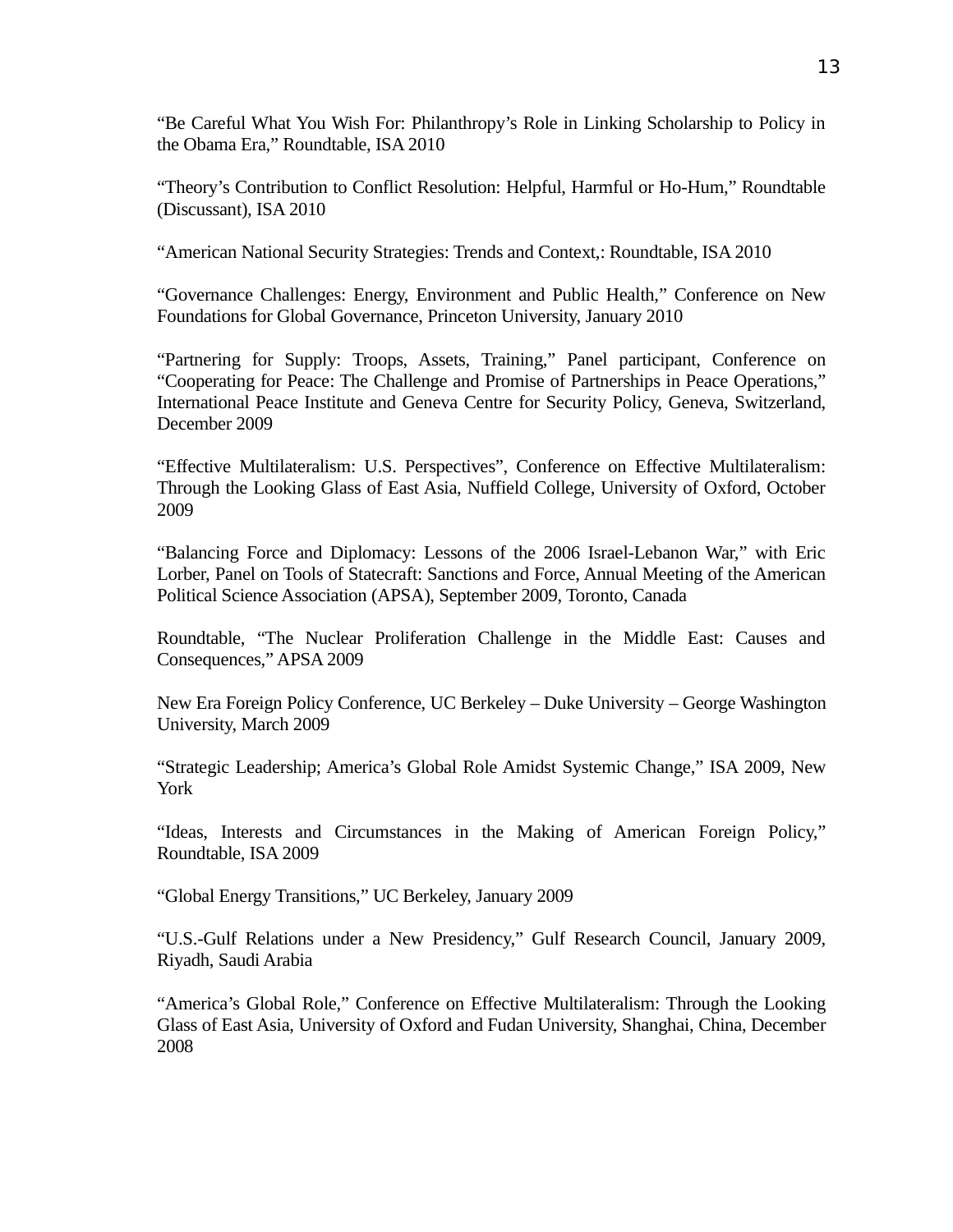Academic Consultation Workshop, "Genocide Prevention and the Will to Intervene," Montreal Institute for Genocide and Human Rights Studies, Concordia University, November 2008

"Foreign Policy in a New Administration," Featured Speaker, "Meeting Complex Security Challenges through National Security Reform, Institute for National Strategic Studies, National Defense University, October 2008

Roundtable, "The Future of International Order," APSA, September 2008, Boston

Discussant, "Trade, Interdependence and Grand Strategy," APSA 2008

Roundtable, "Foreign Policy, the 2008 Election and a New Administration," APSA 2008

"Policy Planning in the New Millennium," Conference on Policy Planning: Past, Present and Future, Tufts University – Fletcher School, April 2008

"America's Global Role after Bush," Panel on U.S. Foreign Policy: Legacy of the Bush Era and Future Prospects, ISA, March 2008, San Francisco

Discussant, Panel on Global Challenges Facing the United States: Using Case Studies, ISA 2008

"America's Global Role after Bush," Geneva Centre for Security Policy, January 2008

"America's Global Role after Bush," Roundtable Chair, APSA, September 2007, Chicago

"Bush Foreign Policy: Assessments and Alternatives," Roundtable Chair, 2006 Annual Conference of the American Political Science Association (APSA), Philadelphia, Pennsylvania, September 2006

"Eagle Rules? The Bush Foreign Policy," Roundtable, 2006 APSA Conference

International History and Politics, Poster Seminar, Discussant, 2006 APSA Conference

"Who 'Won' Libya: The Force-Diplomacy Debate & Its Implications for Theory and Policy" (with Christopher A. Whytock), Panel on the Politics of Coercion, 2006 Annual Conference of the International Studies Association (ISA), San Diego, California, March 2006

"Public Opinion and Military Intervention," Panel Chair and Discussant, 2006 ISA Conference

Over 70 additional papers, panel chairs, discussants and other participation at such conferences as the American Political Science Association (APSA), International Studies Association (ISA), International Political Science Association (IPSA).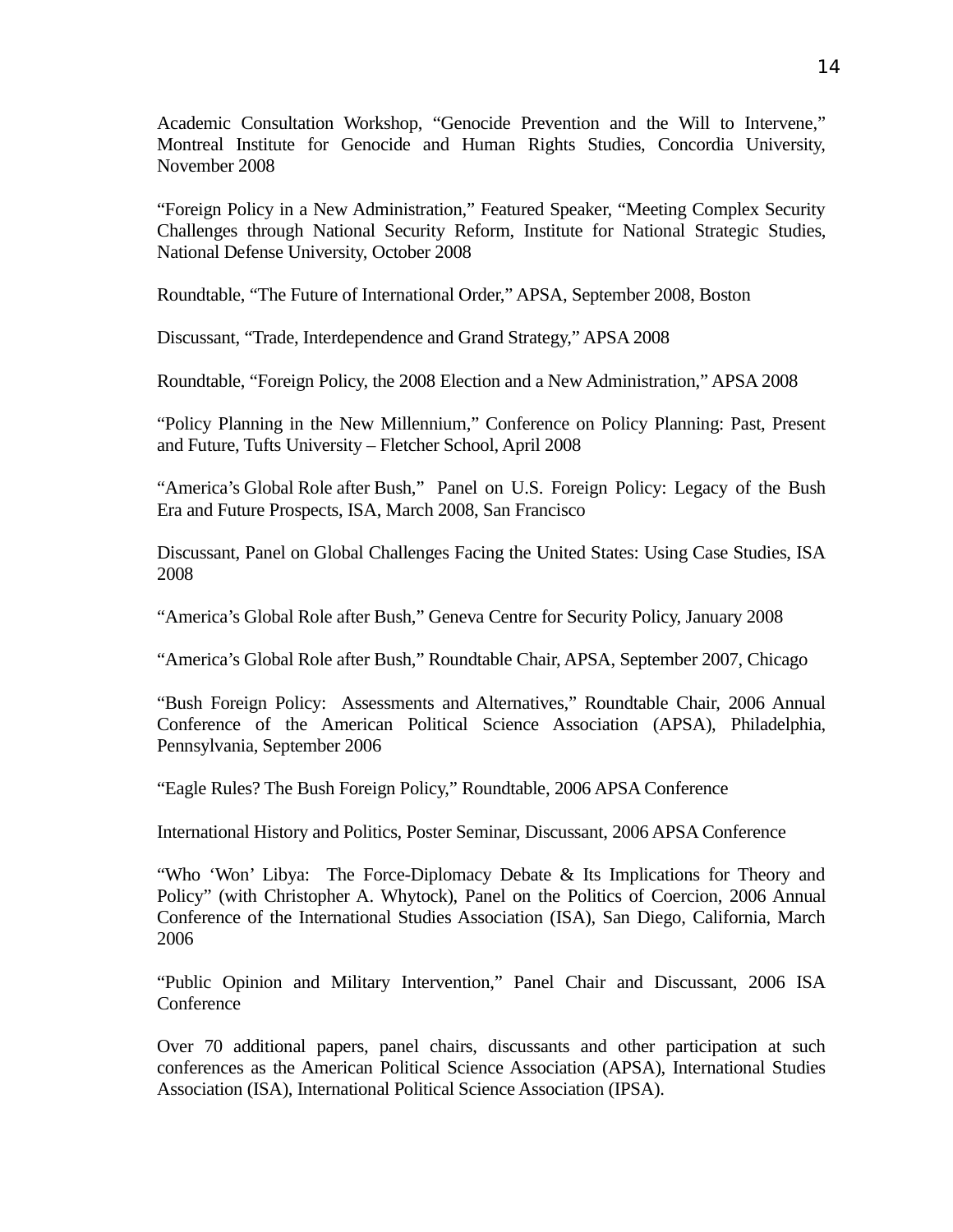## **TEACHING AREAS and AWARDS**

UC Davis Chancellor's Award for Excellence in Mentoring Undergraduate Research, 1998

American Political Science Association, Outstanding Teaching in Political Science, 1998

International Security Politics of U. S. Foreign Policy American Foreign Policy Globalization and Governance Preventive Diplomacy, Conflict Resolution Middle East Regional Security International Relations

Coursera MOOC (Massive Open Online Course), "21<sup>st</sup> Century American Foreign Policy," October-December 2013

## **CURRENT BOARDS**

Board of Trustees, Carnegie Council on Ethics and International Affairs, 2012-

Board of Directors, National Security Network, 2013 –

Board of Advisors, Israel-America Academic Exchange, 2008-

Board of Directors, Close Up Foundation, 2006-

TRIP (Teaching and Research in International Politics) Survey Advisory Board, 2013-

APSA (American Political Science Association) Presidential Task Force on Public Engagement, 2013-

#### **OTHER PROFESSIONAL EXPERIENCE**

Co-Principal, Bridging the Gap Project, Duke-Berkeley-American Universities, 2004-

Co-Director, International Policy Summer Institute (IPSI), Duke-Berkeley-American Universities, 2011-

Program Chair, 2012 Annual Conference, International Security Studies Section (International Studies Association) and International Security and Arms Control Section (American Political Science Association), Research Triangle, North Carolina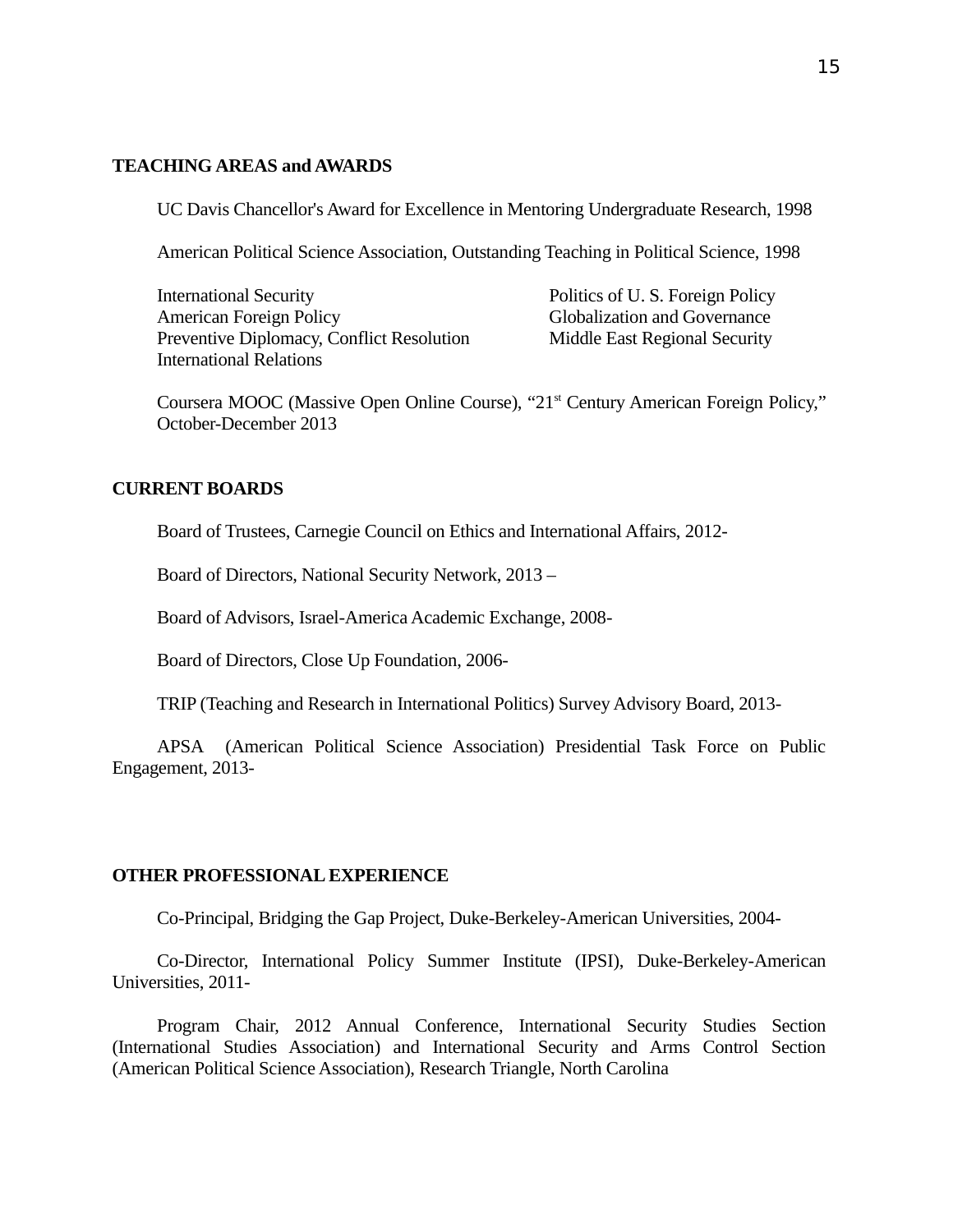2009 Annual Meeting Program Co-Chair, American Political Science Association, 2007-09

Editorial Board, *Global Responsibility to Protect Journal,* 2012-

Editorial Board, *The Washington Quarterly,* 2011-

Editorial Board, *Political Science Quarterly*, 2009-

Senior Advisor, Conflict Management and Education Training Courses, U.S. Institute of Peace, 2008-

Senior Advisor, Business for Diplomatic Action, 2008-10

Executive Committee, Association of Professional Schools of International Affairs (APSIA), 2004-06

- Executive Committee, Foreign Policy Section, American Political Science Association, 2004-08
- Brookings Project on Force and Legitimacy in the Evolving International System, Core Group Member, 2004-08

Princeton Project on National Security, Grand Strategy Working Group, 2004-06

Educators' Advisory Panel, Comptroller-General of the United States, Government Accountability Office, 2002-2005

Advisory Committee, Next Generation Project, The American Assembly, 2005-06

- Member, Presidential Study Groups on U. S. Policy in the Middle East, Washington Institute for Near East Policy, 2004, 2000, 1996, and 1988
- Panel Chair, "Strategies for the War on Terrorism: Taking Stock," Center for Law, Ethics and National Security, Duke University, 2005

"Crescent of Crisis," EU Institute for Security Studies, Paris, France, 2005

Berkeley Conference on U.S. Foreign Policy, 2005

- Co-Organizer and Panelist, "Wielding American Power: Agenda for Strategy and Policy Planning" Duke-Woodrow Wilson Center for International Scholars Conference, Washington, D.C., 2005
- Member, Task Force on Responsible U. S. Global Leadership, Rockefeller Brothers Fund, 2003-2004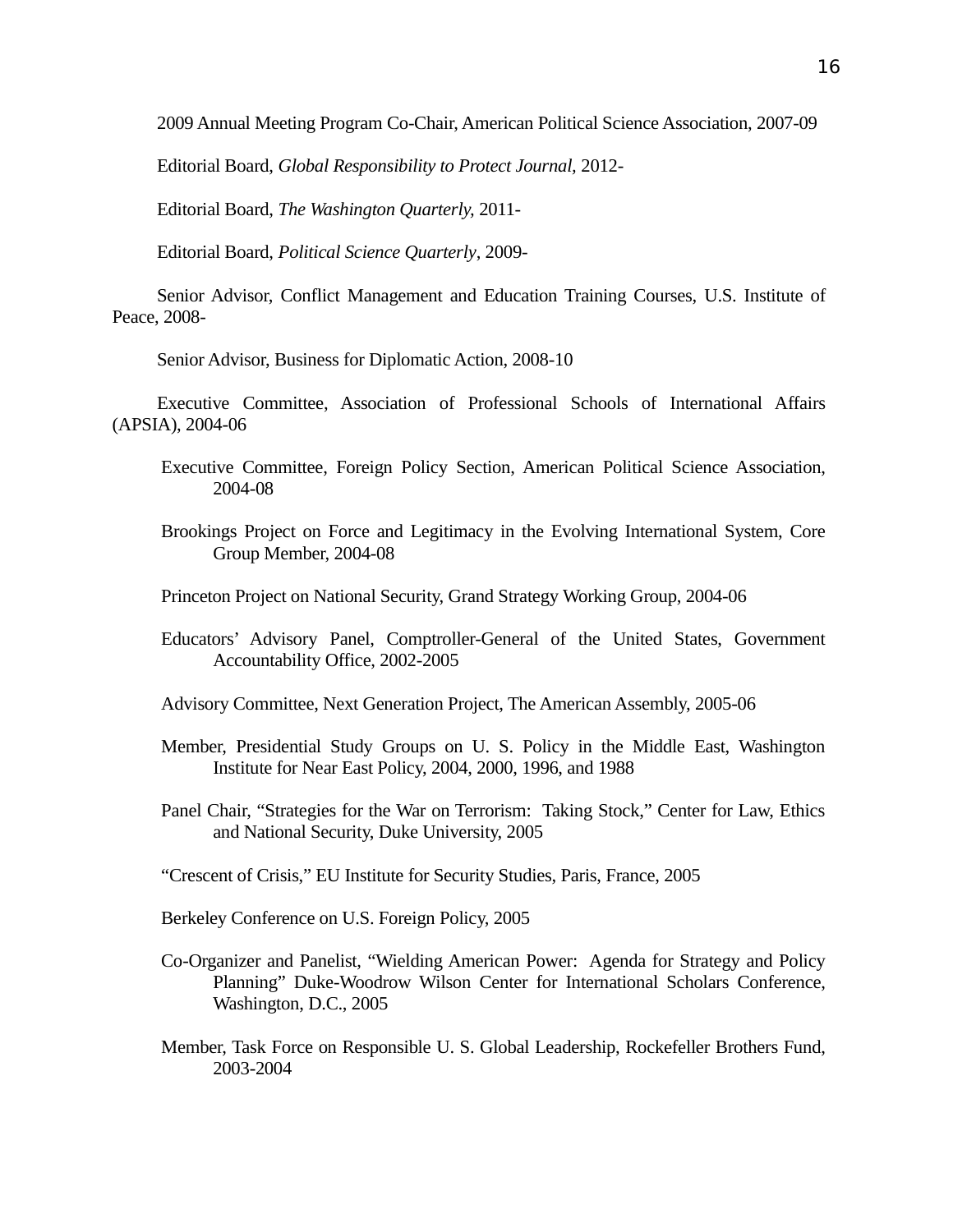- University of California Institute on Global Conflict and Cooperation Workshop on "Arms Control and Security Improvement in the Middle East," February, 2004, London, England
- Panelist, United States Institute of Peace, "Preventive Diplomacy: Lessons of the Macedonia Case," November, 2003
- Panelist, Council on Foreign Relations, "Old Rules, New Threats," November, 2003
- Fulbright Senior Specialist, U.S. Department of State, 2003-08
- "The Realism of Conflict Prevention: Making the Case," presentation to the International Peace Academy, 2003
- "Foundation for Stable and Peaceful Regional Security in the Persian Gulf," Stanley Foundation Conference, Airlie House, 2003
- Experts Group on Intractable Conflicts, U.S. Institute of Peace, 2001-03
- Invited presentation to United Nations Independent Commission of Intervention and Sovereignty, 2001
- Invited presentation to United Nations conference on the United Nations University, 2001
- Member, U. S. Congressional Delegation (Sens. Joseph Lieberman and John McCain, cochairs) to the Wehrkunde Security Conference, Munich, Germany, 2003, 2002 and 2001
- Invited presentation to Commission on U. S. National Security in the  $21<sup>st</sup>$  Century (Hart-Rudman Commission), 2000
- Member, Presidential Transition 2000, Rand Corporation
- Panel Reviewer, White House Fellows Program, 1998 and 1999
- Editorial Advisory Board, Columbia International Affairs Online (CIAO), Columbia University Press, 1997-
- Editorial Board, *International Studies Quarterly*, 1999- 2009
- Elected Member, Council of the American Political Science Association, 1995-97
- Consultant, Carnegie Commission on Preventing Deadly Conflicts, Project on Preventive Diplomacy, 1995-97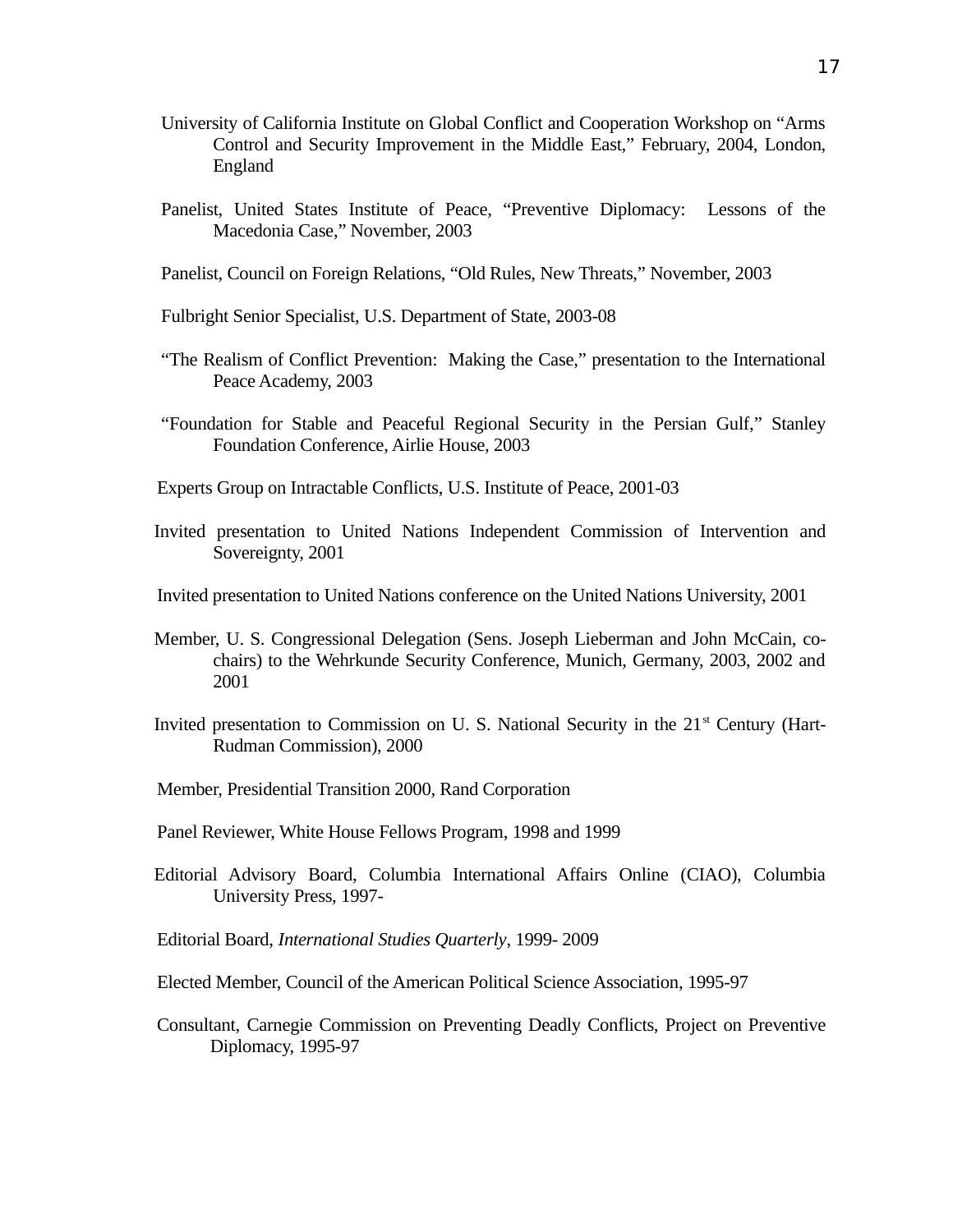- Consultant, National Research Council, National Academy of Sciences, Committee on Behavioral and Social Sciences, 1996-97
- Consultant, Washington Institute for Near East Policy, Report on the Middle East Multilateral Peace Process, 1994
- Co-Rapporteur, American Assembly, Public Engagement in American Foreign Policy Workshop, Aspen Institute (Maryland), February 1995
- External Tenure and Promotion Reviewer, Georgetown University, Tulane University, Colby College, Tufts-Fletcher School
- Member, Atlantic Council Working Group on U.S.-Cuba Relations, 1994
- Chair, Panel on Foreign Policy, California Congressional Delegation Briefing, 1992
- Chair, Section on Foreign Policy Analysis, Program Committee, 1991 Annual Meeting of the American Political Science Association
- Resident Scholar, "Peace in the 1990's: The Challenges Ahead," Summer Teacher Institute, U.S. Institute of Peace and the Close Up Foundation, July, 1990
- Co-Chair, Commission on U.S.-Soviet Global Relations, 17th Annual Conference of the Forum for U.S.-Soviet Dialogue, May 1989, Soviet Union
- Member, Board of Directors, The Forum (formerly Forum for a U.S.-Soviet Dialogue), 1989 to 1993
- Book Manuscript Reviewer: Little, Brown, Prentice-Hall, Scott, Foresman, Columbia University Press, Cornell University Press, Macmillan, Brookings Institution Press, Oxford University Press
- Article Manuscript Reviewer: *American Political Science Review*, *International Organization*, *Review of International Studies*, *American Journal of Political Science*, *International Studies Quarterly*, *Western Political Quarterly*, *International Politics*, *Middle East Review of International Affairs* (MERIA)
- Proposal Reviewer: National Science Foundation, Israel Science Foundation, U.S. Institute of Peace, Woodrow Wilson Center for International Scholars. Annenberg Project, Corporation for Public Broadcasting

Assistant Director, Cornell-in-Washington Program, 1980-83

Consultant, President's Commission for a National Agenda for the Eighties, 1980

Consultant, Close Up Foundation, 1979-1983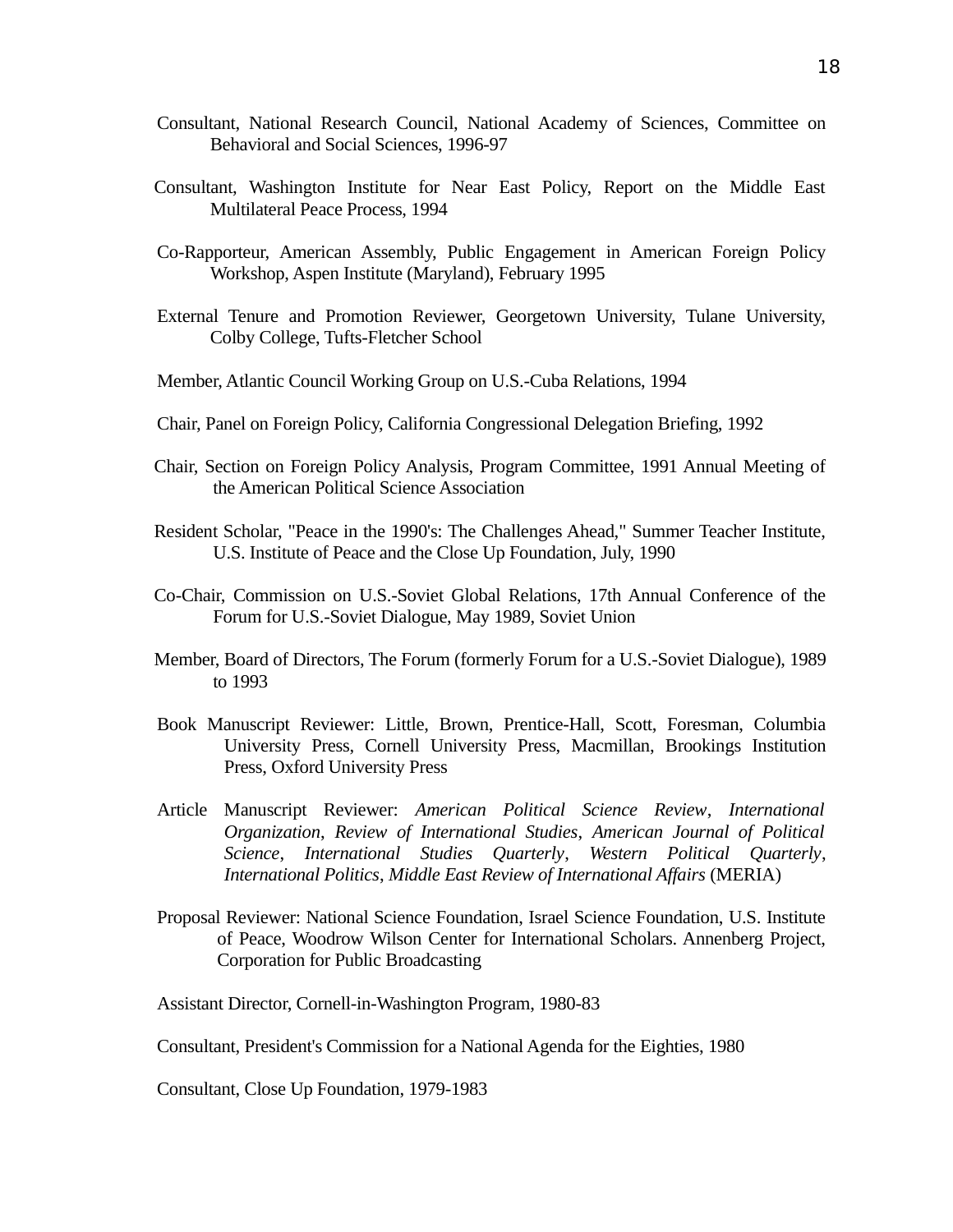## Editor, Educational Publications, Close Up Foundation, 1976-79

## **AWARDS, FELLOWSHIPS AND GRANTS**

- Carnegie Corporation of New York, "Bridging the Gap Project," Duke-American University School of International Service-UC Berkeley, 2012-14
- Carnegie Corporation of New York, Berkeley-Duke "Statecraft in a Copernican World," and "Next Generation Policy Relevant Political Scientists", 2008-11
- Carnegie Corporation of New York, Berkeley-Duke "Project on America's Global Strategic Challenges," Co-PI (with Professor Steve Weber, UC Berkeley), 2006-07
- Rockefeller Brothers Fund, "The 'War' of Ideas: Right Threat, Wrong Strategy," Berkeley-Duke Project, Co-PI (with Professor Weber), 2006-07

Carnegie Corporation of New York, "Wielding American Power: Managing Interventions after September 11," Co-PI, 2002-05, 2002-2005

GlaxoSmithKline Foundation, "Program on Cross-Sectoral Public Policy," PI, 2002-06

Ford Foundation, "Building Bridges: Forging Greater Collaboration Among Key Foreign Policy Communities, Co-PI, 2000-2003

- Senior Research Fellowship, Jennings Randolph Program for International Peace, U.S. Institute of Peace, 1999
- Muskie Foundation, Project on Middle East Environmental Diplomacy, 1998
- UC Office of the President, Graduate Student Research and Internships Fellowships, 1997- 98

National Science Foundation Grant to present paper at the XVII World Congress of the

International Political Science Association (IPSA), 1997

"Foreign Policy Challenges of the Post-Cold War Era," with Emily Goldman and Paula Garb, Satellite Television Interactive Colloquia Series, University of California Intercampus Academic Program Incentive Fund, 1996

Montgomery County Recreation Baseball League Championships, Manager, 1996 and 1994